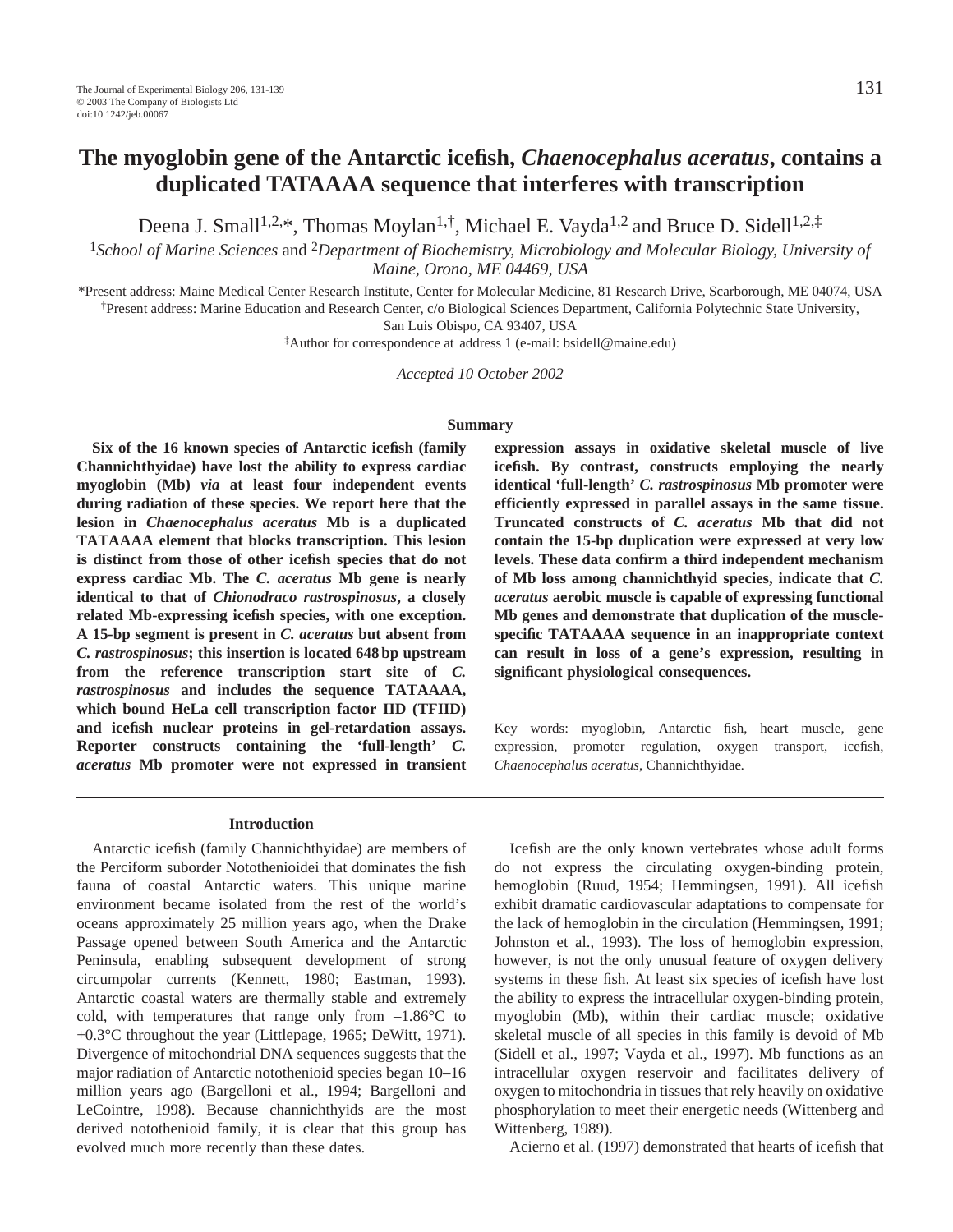do express Mb are capable of maintaining cardiac output at greater afterload challenges than are hearts of closely related species that do not express the protein. Enhanced performance of the Mb-containing hearts is erased in the presence of sodium nitrite, a specific inhibitor of Mb function, demonstrating that loss of Mb has significant physiological consequences. Ventricular tissues from icefish species that lack Mb also contain significantly higher densities of mitochondria and are spongier, with more spaces filled by luminal blood, than tissue from channichthyids that do express Mb (O'Brien and Sidell, 2000; O'Brien et al., 2000). Both of these features are thought to reduce the diffusion path length for oxygen and ensure its efficient delivery from blood to mitochondria.

In some species of icefish, the reason for loss of Mb expression is clear. For example, *Champsocephalus gunnari* expresses a non-functional Mb mRNA containing a fivenucleotide duplication that causes a frameshift resulting in premature termination of the Mb polypeptide (Vayda et al., 1997). We recently have found an identical 5-bp insertion in the Mb-coding sequence of congeneric *Champsocephalus esox* (T. J. Grove, J. Hendrickson and B. D. Sidell, unpublished observations). Mb mRNA is found in trace amounts in *Pagetopsis macropterus* cardiac muscle, its scarcity presumably due to an aberrant polyadenylation site (Vayda et al., 1997). The loss of Mb expression in *Chaenocephalus aceratus*, however, appears to be distinct because Mb mRNA cannot be detected in the heart ventricle of this species (Sidell et al., 1997) nor can Mb transcripts be detected by nuclear runon assays (D. J. Small, M. E. Vayda and B. D. Sidell, unpublished results).

The *C. aceratus* Mb genomic sequence does not reveal aberrant splice junctions or other lesions in the transcriptional unit that can explain the absence of Mb expression. In fact, the *C. aceratus* Mb genomic sequence is 98% identical to the functional Mb genomic sequence of *Chionodraco rastrospinosus*, an Mb-expressing species (Small et al., 1998). The only differences between Mb genes of these icefish species are insertions/deletions within intron sequences, variations in the number of a simple sequence repeat ATCT located 141 bp upstream of transcription start relative to the *C. rastrospinosus* Mb gene sequence, and a 15-bp insertion in the *C. aceratus* Mb gene relative to that of *C. rastrospinosus*, which is located between residues –647 and –648 of the reference *C. rastrospinosus* sequence (Small et al., 1998). This insertion contains the sequence TATAAAA, which is identical to the muscle-specific transcription factor IID (TFIID) target sequence that is found 25 bp upstream of the *C. rastrospinosus* Mb transcription start site. This sequence is typical of the 'TATA' sequences of muscle-specific genes (Basel-Duby et al., 1993). The number of ATCT repeats varied between Mb promoters of *C. rastrospinosus* (13 repeats) and *C. gunnari* (25 repeats), both of which are transcribed, suggesting that repeat length of this microsatellite is unlikely to explain the failure of *C. aceratus* Mb (22 repeats) to be transcribed (Small et al., 1998). These observations prompted us to determine whether the duplicated TATAAAA sequence is responsible for the loss

of Mb expression in *C. aceratus*. Results of our experiments show that the duplicated TATAAAA sequence binds TFIID and binds factors of icefish heart nuclear extracts and that constructs containing the duplicated TATAAAA sequence are not expressed. These results substantiate a third discrete molecular mechanism that has led to the loss of Mb expression within this unique family of fishes.

## **Materials and methods**

## *Animals and tissues*

*Chaenocephalus aceratus* Lönnberg used in this study were captured from depths of 80–190 m by 5.5 m Otter trawl deployed from *R/V Polar Duke* or *ARSV Laurence M. Gould*. Capture sites were either off the south shore of Low Island (63°25′S, 62°10′W) or the southwest shore of Brabant Island in the vicinity of Astrolabe Needle (64°10′S, 62°35′W), off the Antarctic Peninsula. Fish were transported live in shipboard aquaria to the US Antarctic research station, Palmer Station, where they were maintained in running seawater tanks until used in experiments. Animals were killed by a sharp blow to the head, followed by severing the spinal cord immediately posterior to the head.

## *Isolation of nuclear extracts*

Intact nuclei were isolated from 4–10 g of heart ventricular tissue from freshly killed animals for each preparation. Tissue was rinsed with 50 ml ice-cold Ringer's solution (260 mmol  $l^{-1}$ NaCl, 5 mmol  $l^{-1}$  KCl, 2.5 mmol  $l^{-1}$  MgCl<sub>2</sub>, 3 mmol  $l^{-1}$  CaCl<sub>2</sub>,  $2.5 \text{ mmol } l^{-1}$  NaHCO<sub>3</sub> and  $2 \text{ mmol } l^{-1}$  NaH<sub>2</sub>PO<sub>4</sub>) and then diced and homogenized in 30 ml of homogenization buffer  $[300 \text{ mmol } l^{-1}$  sucrose,  $10 \text{ mmol } l^{-1}$  Hepes pH 7.5, 5 mmol  $l^{-1}$ KCl,  $0.75 \text{ mmol } 1^{-1}$  spermidine,  $0.15 \text{ mmol } 1^{-1}$  spermine,  $0.1$  mmol  $l^{-1}$  EDTA,  $0.1$  mmol  $l^{-1}$  EGTA,  $0.5$  mmol  $l^{-1}$ phenylmethanesulfonyl fluoride (PMSF; Sigma, St Louis, MO, USA) and  $2\mu g$  ml<sup>-1</sup> final concentration each of aprotinin, leupeptin and pepstatin] in a 40 ml dounce homogenizer by five strokes with pestle B (loose fitting) and three strokes with pestle A (tight fitting). The crude homogenate was then filtered through two layers of cheesecloth pre-wetted with the homogenization buffer and mixed with an equal volume of cushion buffer [9 volumes of 80% ultrapure sucrose solution mixed with 1 volume of  $10\times$  salts:  $100$  mmol  $l^{-1}$  Hepes pH 7.5,  $50 \text{ mmol } 1^{-1}$  KCl,  $7.5 \text{ mmol } 1^{-1}$  spermidine,  $1.5 \text{ mmol } 1^{-1}$ spermine,  $1 \text{ mmol } l^{-1}$  EDTA,  $1 \text{ mmol } l^{-1}$  EGTA and  $10$  mmol  $l^{-1}$  dithiothreitol (DTT)]. The mixture was divided evenly and overlayed over 10 ml of cushion buffer in three Beckman SW25.1 ultracentrifuge tubes. Nuclei were collected by centrifugation at 59 750 *g* at 4°C for 60 min in a Beckman SW25.1 swinging bucket rotor. Nuclear pellets were resuspended in a 1 ml nuclei storage buffer (25% glycerol, 50 mmol  $l^{-1}$  Hepes pH 7.5, 3 mmol  $l^{-1}$  MgCl<sub>2</sub>, 0.1 mmol  $l^{-1}$ EDTA, 1 mmol  $l^{-1}$  DTT, 0.1 mmol  $l^{-1}$  PMSF, 2  $\mu$ g m $l^{-1}$  each of aprotinin, leupeptin, pepstatin). 200 µl samples were placed in cryovials and flash-frozen in liquid nitrogen. Nuclei were stored in liquid nitrogen or at –70°C until use. Nuclear proteins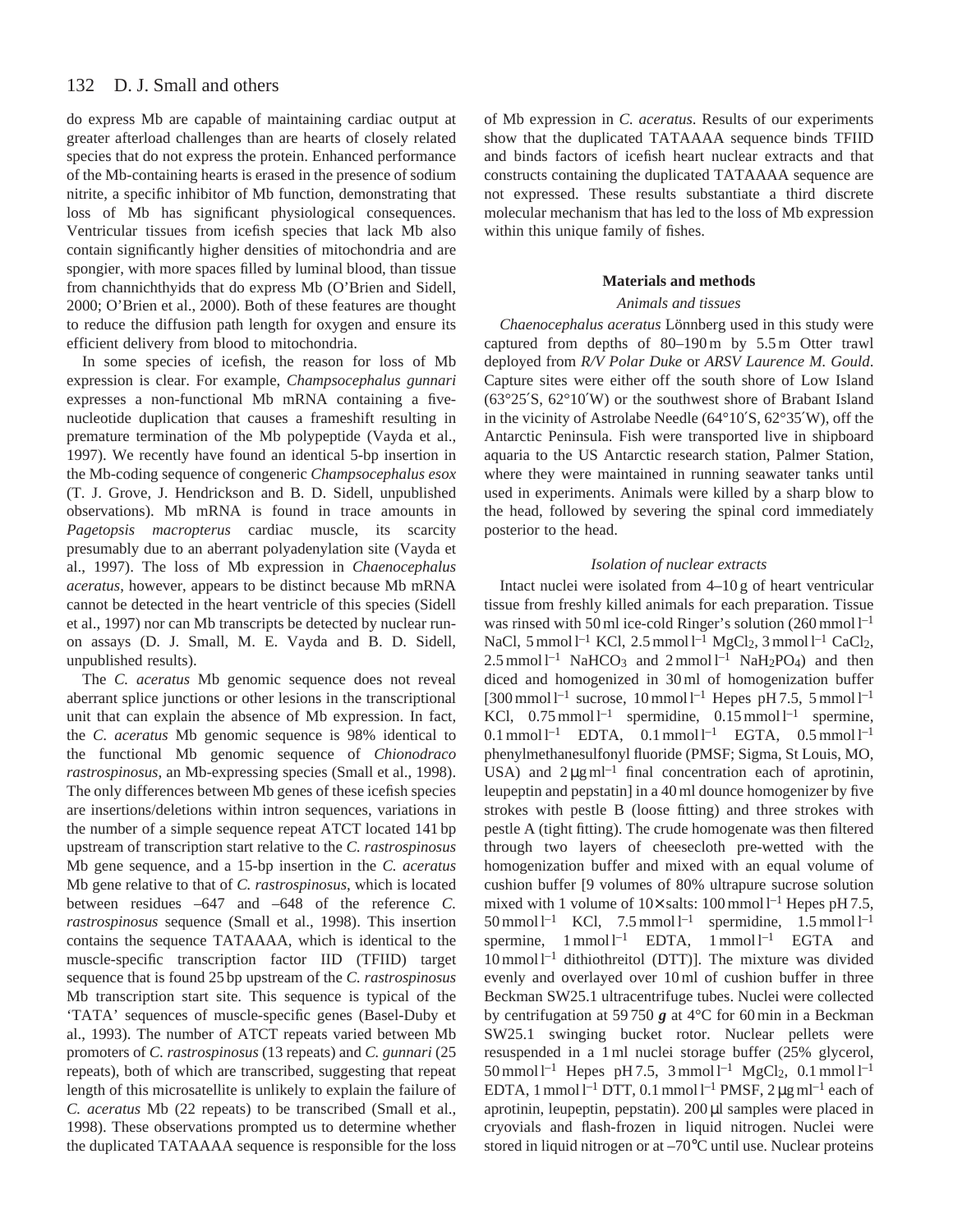used in the gel mobility shift assays were extracted from frozen nuclei isolated from *C. rastrospinosus* heart ventricular tissue by incubating  $150 \mu l$  of nuclei in nuclear extraction buffer  $(0.5 \text{ mmol }1^{-1} \text{ PMSF}, 2 \mu \text{g }ml^{-1} \text{ each of aportion, leupeptin}$ and pepstatin,  $0.5 \text{ mol} \, \text{l}^{-1}$  NaCl,  $0.7 \text{ mmol} \, \text{l}^{-1}$  spermidine,  $0.13$  mmol l<sup>-1</sup> spermine and  $0.17$  mmol l<sup>-1</sup> EGTA) with constant rotation for 90 min at 4°C. Soluble nuclear proteins were separated from chromatin by centrifugation at 16 000 *g* in an Eppendorf microcentrifuge for 20 min. The supernatant containing the soluble nuclear proteins was removed, concentrated using a Micron 3 protein concentrator (Millipore, Bedford, MA, USA) and dialyzed against  $1\times$  GMS buffer  $[20 \text{ mmol }1^{-1}$  Hepes pH 7.9, 25 mmol  $1^{-1}$  KCl, 2 mmol  $1^{-1}$ spermidine; 0.1 mmol l<sup>-1</sup> EDTA, 10% glycerol, 0.5 mmol l<sup>-1</sup> DTT and  $100 \mu g$  ml<sup>-1</sup> bovine serum albumin (BSA)].

## *Gel mobility shift assays*

Sense and anti-sense oligonucleotides (purchased from Integrated DNA Technologies, Coralville, IA, USA) representing the DNA targets depicted in Fig. 1A used for the gel mobility shift assays were end-labeled using T4 polynucleotide kinase and [γ-32P]ATP as described in Sambrook et al. (1989). After labeling, complementary sense and antisense oligonucleotides were mixed together, heated to 96°C for 5 min and then slowly cooled to room temperature. The annealed oligonucleotides were then purified by electrophoresis through native 12% acrylamide gels cast in 50 mmol  $1^{-1}$  Tris-borate, 0.5 mmol  $1^{-1}$  EDTA, pH 8.3. After electrophoresis, the labeled double-stranded oligonucleotides were excised from the gel and eluted overnight in TE buffer. 2 pmol of the indicated oligonucleotide template was mixed with  $5 \mu$ g of a nuclear extract or  $2 \text{ ng }$  of purified TFIID (Promega, Madison, WI, USA),  $2 \mu g$  of poly(dI-dC) and  $1 \times$ final concentration GMS buffer for a total volume of 25 µl. For competition assays, 100-fold excess (200 pmol) of unlabeled oligonucleotide was added to each sample. The reaction was incubated at room temperature for 30 min then mixed with 3 µl 10× gel-loading buffer (Promega), loaded onto 6% native acrylamide gels cast in 50 mmol  $l^{-1}$  Tris-borate, 0.5 mmol  $l^{-1}$ EDTA, pH 8.3 and subjected to electrophoresis at 25 V for 2 h. Gels were dried and exposed to film overnight.

## *Construction of reporter plasmids*

Reporter plasmids were generated by PCR amplification of icefish Mb promoter sequences using DNA isolated from Mb genomic clones and PCR primers specific to conserved regions of the icefish promoter (Small et al., 1998). Each primer also contained short DNA sequences at the 5′ end that corresponded to either the *Sac*I (forward primer) or *Bgl*II (reverse primer) restriction site for cloning purposes. The forward primer used for constructs pR1L and pA1L was 5′-gccgagctcCTGCAGCC-CTCGAGTCGGTTTCTTC-3′ (position –1525 to –1501 of the *C. rastrospinosus* Mb sequence; –1575 to –1551 of the *C. aceratus* Mb sequence); the forward primer used for constructs pR2L and pA2L was 5′-gccgagctcGGTGTTTTCCGGGTG-TTGA-3′ (position –599 to –580 of the *C. rastrospinosus* Mb

## *Transcriptional blockade of myoglobin* 133

sequence; –634 to –403 of the *C. aceratus* Mb sequence); the forward primer used for constructs pR3L and pA3L was 5′ gccgagctcGGACAAGAAGAGGAAACATAGGATAGTG-3′ (position –398 to –369 of the *C. rastrospinosus* Mb sequence; –434 to –403 of the *C. aceratus* Mb sequence). The reverse primer used to generate all six constructs was 5′ gccagatctGATGTTGTACAAAATTCTTCTTGACCTGAC-3′ (complementary to positions +32 to +3 of both the *C. rastrospinosus* and *C. aceratus* Mb sequences). After PCR amplification, products were column purified (Qiagen, Valencia, CA, USA) and digested with *Sac*I and *Bgl*II. Digested PCR products were ligated to the pGL2 basic vector (Promega) at the *Sac*I and *Bgl*II sites. All constructs were sequenced at the University of Maine DNA sequencing core facility prior to use.

## *Transient expression assay* in vivo

Specimens of *C. aceratus* and *C. rastrospinosus* were maintained in flowing seawater tanks at Palmer Station, Antarctica at an ambient temperature of  $-1^{\circ}$ C. Individual fish were injected at multiple sites into their pectoral abductor muscle; each site was injected with a  $1-5 \mu$ l solution containing 1 µg of a test plasmid promoter construct (pR1L, pA1L, pR2L, pA2L, pR3L, pA3L or pSV40Luc) and 0.5 µg of the *Renilla* luciferase internal reference construct driven by the cytomegalovirus (CMV) promoter (Promega). Each injection site was marked by a suture. Fish were returned to flowing seawater tanks and maintained until 0.3–0.6 g blocks of tissue surrounding each injection site were harvested 3–7 days postinjection (Schulte et al., 1998; Friedenreich and Schartl, 1990) and immediately frozen in liquid nitrogen. Luciferase assays were conducted using the dual-luciferase reporter assay system (Promega) according to the supplier. Light units emitted were measured using an MJ Research lumenometer (MJ Research, Waltham, MA, USA).

## **Results**

The upstream insertion in the *C. aceratus* myoglobin promoter binds TFIID and icefish nuclear factors. Previous work has demonstrated that the –1575 bp sequence of the *C. aceratus* Mb promoter is 99% identical to that of the functional –1525 bp *C. rastrospinosus* Mb gene (Small et al., 1998). The difference in the length between the two sequences arises from differences in the length of the ATCT repeat element (52 bp for *C. rastrospinosus versus* 88 bp for *C*. *aceratus*) and a 15 bp sequence present in *C. aceratus* Mb but not present in *C. rastrospinosus* Mb. Fig. 1A illustrates the sequence of *C. aceratus* Mb containing this –695 bp upstream TATAAA sequence, –648 bp relative to the Mb-expressing icefish species *C. rastrospinosus*. This 15-bp insertion is proximal to a putative E2A site (Small et al., 1998) necessary for proper Mb developmental expression (Blackwell and Weintraub, 1990; Weintraub et al., 1991).

Oligonucleotides corresponding to this segment of the *C. aceratus* and *C. rastrospinosus* Mb promoters, and the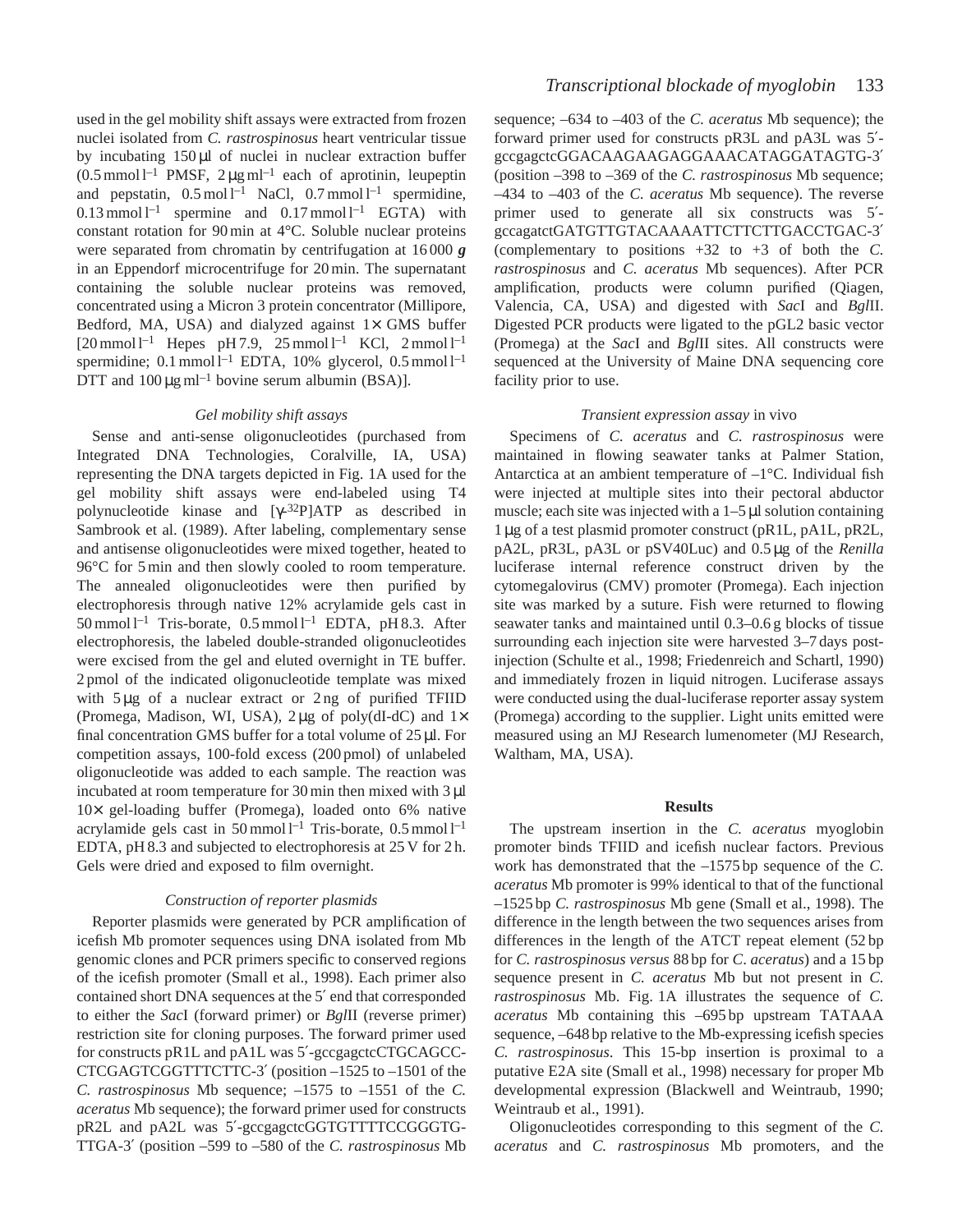Fig. 1. Binding of HeLa cell transcription factor TFIID to icefish myoglobin (Mb) promoter sequences. (A) Oligonucleotides corresponding to both strands of the *Chaenocephalus aceratus* upstream promoter sequence  $(-715$  to  $-674)$  that contains the TATAAA duplication (in bold) (*C. aceratus* upstream promoter oligo), the homologous region (–666 to –640) of the *C. rastrospinosus* promoter (*C. rastrospinosus* upstream promoter oligo) and the conserved promoter sequence  $(-45 \text{ to } -4)$  containing the putative 'TATAAAA element' located within the core promoter region of both icefish (conserved TATAAAA element oligo) were synthesized based on the upstream promoter sequences obtained as described in Small et al., 1998. Numeric positions of sequences are relative to the transcription start site of each species. The TATAAAA sequence for both the *C. aceratus* upstream oligo and the conserved TATAAAA element oligo are underlined. Prior to use in the gel mobility shift assays, the complementary oligonucleotides were annealed and 32P-end labeled using T4 polynucleotide kinase and [γ-32P]ATP prepared as described in the Materials and methods. (B) 2 pmol of the radiolabeled conserved TATAAAA element oligo (32P-TATAAAA, lanes 1–5), radiolabeled *C. aceratus* upstream promoter oligo (32P-Ace, lanes 6–10) or radiolabeled *C. rastrospinosus* upstream oligo (32P-Ras, lanes 11 and 12) were incubated with  $(+)$  or without  $(-)$  20 ng of purified human TFIID as indicated. Some samples also included 200 pmol of unlabeled conserved TATAAAA oligo (TATAAAA, lanes 3 and 7), *C. aceratus* upstream promoter oligo (Ace, lanes 4 and 8) or *C. rastrospinosus* upstream oligo (Ras, lanes 5 and 9) as competitor oligonucleotides. The DNA/TFIID complexes were then resolved by electrophoresis and autoradiography as described under Materials and methods. Arrows indicate the positions of shifted bands that presumably represent radiolabeled DNA/TFIID complexes.

authentic TATAAAA sequence common to both Mb genes (Small et al., 1998), were synthesized, labeled with  $32P$  using T4 polynucleotide kinase and used for gel-retardation assays (Fig. 1A). The *C. aceratus* upstream Mb sequence (–715/–674) bound purified human TFIID in gel-retardation assays (Fig. 1B, lane 10) as evident by the presence of two prominent retardation complexes. The authentic TATAAAA oligonucleotide (–45/–4) formed similar retardation complexes (Fig. 1B, lane 2). These two oligonucleotides competed for the same factor when one was present in excess, as indicated by a nearly complete elimination of labeled retardation complexes in Fig. 1B, lanes 3, 4, 7 and 8. The *C. rastrospinosus* upstream Mb sequence (–666/–640) did not form a retardation complex with TFIID (Fig. 1B, lane 12), nor was it effective in preventing the formation of retardation complexes with either of the TATAAAA-containing oligonucleotides (Fig. 1B, lanes



5 and 9). The *C. aceratus* upstream Mb sequence (–715/–674) binds to factors present in heart ventricle nuclear extracts from *C. rastrospinosus* to form several complexes (Fig. 2A, lanes 3 and 6). These complexes had similar mobility to those generated by incubation with HeLa TFIID (Fig. 2A, lane 1). Formation of labeled retardation complex was prevented by both an excess of the (–45/–4) TATAAAA oligonucleotide (Fig. 2A, lane 5) and by an excess of non-labeled *C. aceratus* (–715/–674) oligonucleotide (Fig. 2A, lane 4)*.* The *C. aceratus* upstream (–715/–674) Mb oligonucleotide also prevented the formation of complexes between factors present in the icefish nuclear extract and labeled (–45/–4) TATAAAA oligonucleotide (shown by arrows in Fig. 2B, lane 3). These results suggest that the upstream insertion in the *C. aceratus* Mb promoter binds TFIID in an inappropriate context, which may explain the aberration of this promoter.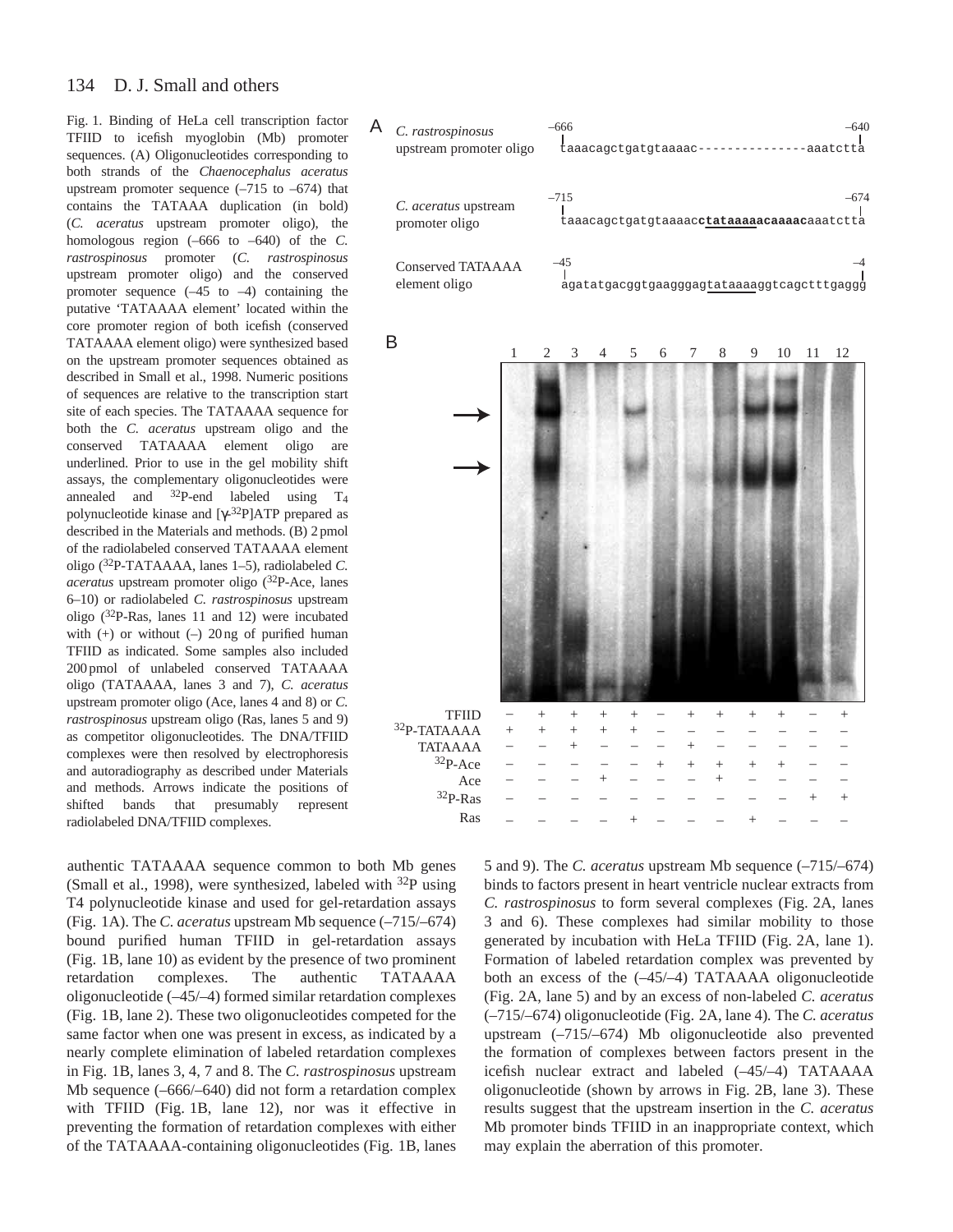

Fig. 2. Binding of factors present in *Chionodraco rastrospinosus* cardiac muscle nuclear extracts to myoglobin (Mb) promoter sequences. (A) 2 pmol of labeled *Chaenocephalus aceratus* upstream promoter sequence (–715 to –674) containing the TATAAA duplication shown in Fig. 1A were incubated with either 2 ng HeLa transcription factor IID (TFIID) (lane 1) or 5 µg of a *C. rastrospinosus* cardiac muscle nuclear extract (lanes 3–6) prepared as described under Materials and methods. No retardation bands were evident in the absence of added protein (lane 2). 200 pmol of unlabeled conserved TATAAAA oligo (TATAAAA, lane 5), *C. aceratus* upstream promoter oligo (Ace, lane 4) or *C. rastrospinosus* upstream oligo (Ras, lane 6) were used as competitor oligonucleotides as indicated. DNA/nuclear protein complexes were then resolved by electrophoresis and autoradiography as described under Materials and methods. (B) 2 pmol of labeled conserved TATAAAA element oligonucleotides (32P-TATAAAA) shown in Fig. 1A were incubated with 5 µg of a *C. rastrospinosus* cardiac muscle nuclear extract prepared as described under Materials and methods. Retardation bands generated by incubation of the 32P-labeled conserved TATAAAA sequence with nuclear extracts from *C. aceratus* are shown in lane 1. 200 pmol of unlabeled conserved TATAAAA oligo (TATAAAA, lane 2), *C. aceratus* upstream promoter oligonucleotide (Ace, lane 3) or *C. rastrospinosus* upstream oligonucleotide (Ras, lane 4) were used as competitor oligonucleotides as indicated. DNA/nuclear protein complexes were then resolved by electrophoresis and autoradiography as described under Materials and methods. Arrows denote DNA/protein complexes that are eliminated by 200 pmol of unlabeled *C. aceratus* upstream promoter oligonucleotide.

The presence of the –695 bp TATA sequences interferes with transient expression in *C. aceratus* muscle *in vivo*. In order to determine whether the –695 TATAAAA sequence inhibited transcription, segments of the *C. rastrospinosus* and *C. aceratus* Mb promoters were selectively amplified and cloned. The promoter segments were amplified using sense primers MP8 (–1525 of *C. rastrospinosus* Mb and –1575 of *C. aceratus* Mb), MP7F (–599 of *C. rastrospinosus* Mb and –634 of *C. aceratus* Mb) or MP6F (–398 of *C. rastrospinosus* Mb and –434 of *C. aceratus* Mb) and antisense primer Myo3B (+32) (Vayda et al.*,* 1997; Small et al., 1998). Each of these amplified segments was linked to the firefly luciferase coding sequence reporter gene (Fig. 3A) and introduced into *C.*

*aceratus* aerobic pectoral adductor muscle for transient expression assay. This tissue was competent to express the fulllength (–1525) *C. rastrospinosus* Mb promoter construct (Fig. 3B). By contrast, the corresponding *C. aceratus* fulllength (–1575) promoter construct containing the TATAAAA duplication was not expressed above the level of promoter-less controls. The *C. rastrospinosus* construct truncated at position –599 and the *C. aceratus* constructs truncated at position –634 both exhibited expression higher than the full-length *C. aceratus* construct containing the TATAAAA duplication (Fig. 3B). However, the low levels of expression provided by these truncated constructs indicate that an element upstream of –599 is essential for efficient transient expression *in vivo*. Further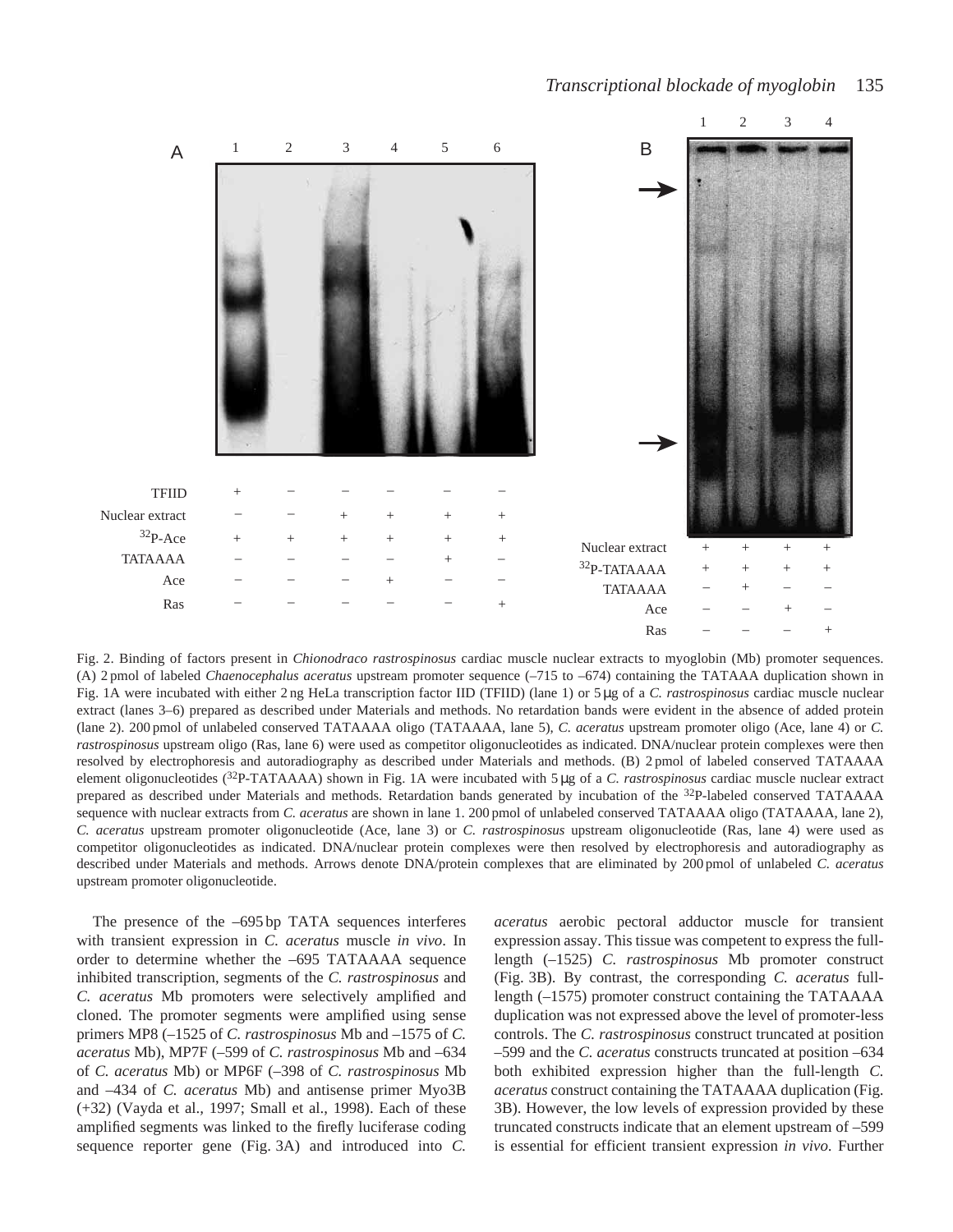Fig. 3. Transient expression of *Chaenocephalus aceratus* and *Chionodraco rastrospinosus* promoter constructs in *C. aceratus* pectoral abductor muscle. (A) Schematic depiction of the upstream *C. rastrospinosus* myoglobin (Mb) promoter constructs (pR1L, pR2L and pR3L) and *C. aceratus* Mb promoter constructs (pA1L, pA2L and pA3L) generated as described in Materials and methods for use in the *in vivo* transient expression assay shown in (B). The upstream Mb promoter sequences inserted into the pGL2 basic luciferase plasmid are indicated numerically and are shown in Small et al. (1998). The position of the conserved TATAAAA element is indicated by a triangle at position –25 in all constructs. The putative E-box element found in the upstream promoter sequence of both species and the TATAAAA duplication found in *C. aceratus* are also indicated in constructs pR1L and pA1L. Promoter constructs were prepared as described in Materials and methods. (B) 1µg of each test plasmid and 0.5µg of the *Renilla* luciferase internal reference construct driven by the cytomegalovirus (CMV) promoter was injected into the pectoral adductor muscle of a *C. aceratus* individual. Activity of firefly luciferase in each tissue sample was normalized to that of *Renilla* luciferase. Values are means  $\pm$  s.E.M. for  $N=7$  trials. Expression of 'full-length' pR1L was significantly greater (*P*<0.001) than all other channichthyid Mb promoter constructs and was not significantly different from the positive control driven by the pSV40Luc promoter. Expression of 'full-length' pA1L was not significantly different from any truncated constructs from either species (pR2L, pR3L, pA2L or pA3L). 'No reporter' shows expression of the pGL2 luciferase plasmid lacking a promoter sequence.



truncation of either the *C. rastrospinosus* or *C. aceratus* Mb genes reduced transient expression to that of promoter-less controls (Fig. 3B). This striking difference between expressions of the full-length *C. rastrospinosus* Mb construct pR1L and the full-length *C. aceratus* Mb construct pA1L suggests that the presence of the duplicated TATAAAA element severely interferes with transcription.

## **Discussion**

It is now clear that six of the 16 known species of Antarctic channichthyid icefish have lost the ability to express Mb in their heart ventricles; the remaining ten species of icefish do produce the protein in ventricular muscle. Furthermore, mapping the topology of Mb expression upon the best available

cladistic phylogeny for this recently evolved group permits us to conclude that events leading to the loss of Mb expression in the icefish family have occurred independently at least four times during their radiation (Moylan and Sidell, 2000). Loss of expression of 'normally' physiologically important protein(s) in notothenioid fishes is not restricted to myoglobin. For example, Hofmann et al. (2000) have documented the absence of inducible production of heat-shock proteins in *Trematomus bernacchii*, and it has long been known that all members of the family Channicthyidae lack the circulating oxygen-binding protein, hemoglobin (Hb). Detrich and coworkers have established that loss of Hb expression in channichthyid icefish is due to an apparent complete deletion of the gene encoding β-globin and partial loss of the β-globin gene, rendering it impossible for the animals to produce a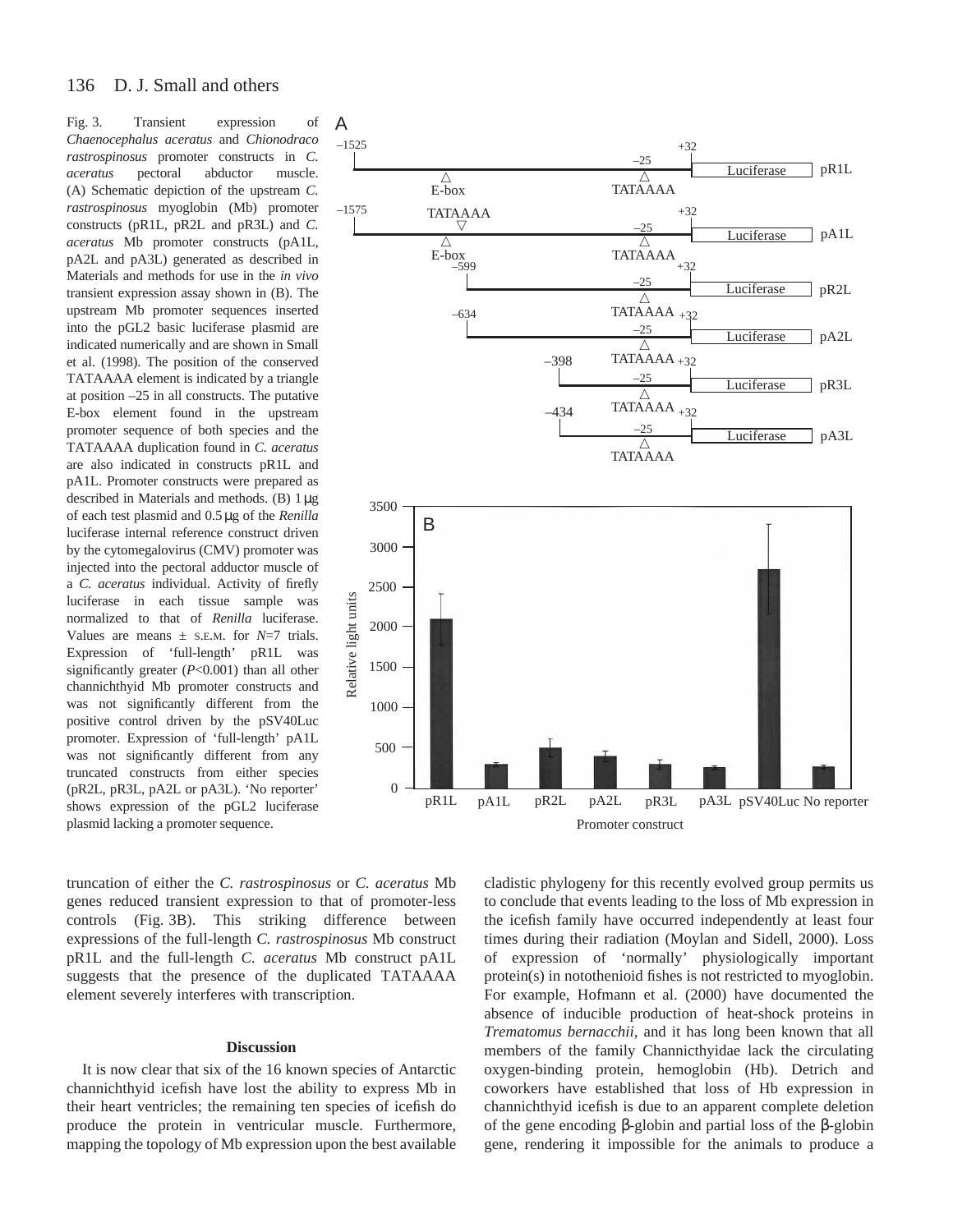functional Hb molecule (Cocca et al., 1995). The mechanisms accounting for the loss of Mb among species of icefish, however, are quite different.

In previous communications, we have described two of the specific mutations leading to the loss of Mb expression in other icefish species, *Champsocephalus gunnari* (5-nucleotide insertion leading to premature termination) and *Pagetopsis macropterus* (aberrant polyadenylation signal) (Vayda et al., 1997). In the present study, we report a third distinct mechanism by which Mb expression has been lost among channichthyid fishes. We can also conclude that the mutation we describe here must be very recent indeed. Compared with the gene from closely related Mb-expressing *Chionodraco rastrospinosus,* the now-silent Mb gene in *Chaenocephalus aceratus* does not exhibit any lesions within the normally transcribed sequence that would lead to inactivation of the gene product. Apparently, the relatively subtle event of duplicating a normal promoter element (the muscle-specific TATAAAA sequence) has resulted in the loss of Mb expression in this species. Numerous examples are known where removal of a negative regulatory element (thus eliminating binding of negative regulatory factor) results in the elevated expression of a promoter construct (e.g. Yan et al., 2001). However, we are unaware of any other examples where duplication of a TATAAAA element results in silencing of gene expression.

Lack of activity in transient expression assays of the 'fulllength' promoter construct (pA1L) from *C. aceratus* indicates that this region of the gene contains a mutation that prevents its transcription. The only significant difference between this Mb promoter from *C. aceratus* and that from *C. rastrospinosus*, which is transcribed normally, is the 15-bp insertion containing a duplicated TATAAAA sequence at –695 bp. This insertion is located only 10 bp downstream from a putative 'E-box', a site that binds the basic helix-loop-helix (bHLH) class of transcription factors, such as MyoD, and the ubiquitously expressed E class factors, such as E12 (Small et al., 1998; Blackwell and Weintraub, 1990; Weintraub et al., 1991). Our gel mobility shift assays demonstrate that the transcription factor, TFIID, binds *in vitro* to the upstream insertion in *C. aceratus* and that this region also binds factors that are present in nuclear extracts from icefish. On the strength of these data, it is reasonable to conclude that the failure to observe Mb transcription *in vivo* is probably due to inappropriate recruitment of TFIID to the duplication at this site. TFIID bound to this duplicated TATAAAA sequence may sterically hinder the binding of MyoD or E-box class factors to putative binding sites at  $-575$  and  $-663$ , respectively (Small et al., 1998). Binding of the TATA-binding protein (TBP) is known to induce a sharp 80° bend in DNA, distorting the backbone to force open the minor groove at the TATA sequence (Kim et al., 1993a,b). The introduction of such a conformational distortion between the potential MyoD-binding site at –575 or the E2A site at –663 could preclude binding of these skeletal muscle transcriptional activators. Although well-documented as skeletal muscle-specific transcriptional activators (Weintraub et al., 1991), E-box elements upstream of the start

site are not essential for expression of Mb in mammalian cardiac muscle (Navankasattusas et al., 1992) or aerobic skeletal muscle (Yan et al., 2001). However, an intragenic Ebox in close proximity to the transcriptional start site (+5 to +10) is known to act as a negative regulator element that probably contributes to myofiber type-specific Mb expression (Yan et al., 2001). We suggest that inappropriate positioning of the TATAAAA duplication near the E2A site may seed assembly of an inhibitory complex that silences Mb expression in *C. aceratus*.

Results from our *in vivo* transient expression assays with oxidative skeletal muscle of *C. aceratus* (Fig. 3) permit two additional conclusions. First, the minimal promoter required for *C. rastrospinosus* Mb expression is significantly longer than that required for mammalian Mb (Bassel-Duby et al., 1993) and includes at least one element distal to position –634. Second, despite the lack of endogenous Mb expression in aerobic skeletal muscle from any notothenioid fish that we have examined to date (Moylan and Sidell, 2000), this tissue apparently contains all the necessary transcription factors required for transient expression of the Mb promoter constructs. Thus, silencing of Mb expression in oxidative skeletal muscle, even in those species that normally express the protein in heart ventricle, must be the result of some type of developmental patterning, possibly rendering the gene inaccessible due to higher order DNA/chromosomal structure in the differentiated tissue.

Both the highly derived position of *C. aceratus* in channichthyid phylogeny and the punctuated loss of Mb expression prior to significant mutation in the coding sequence of the gene strongly indicate that the genetic lesion in this species has occurred quite recently. Our relatively extensive sequence analysis indicates that a single duplication event (duplication of the TATAAAA promoter element) apparently has led to the loss of Mb expression in *C. aceratus*. This observation is not unique among the channichthyid icefish. In fact, loss of Mb expression in *C. gunnari* and congeneric *C. esox* is also due to a single 5 bp duplication within the coding sequence of the gene (Vayda et al., 1997; T. J. Grove et al., unpublished data). We have identified a different mutation in the polyadenylation signal of the Mb gene in another icefish species, *P. macropterus*, which also has led to loss of Mb production (Vayda et al., 1997). Taken together, loss of myoglobin expression *via* both multiple events and multiple mechanisms during evolution of the icefish family seems to suggest that Mb function may not be of physiological relevance in the oxygen-rich and severely cold environment of the Southern Ocean. Compelling physiological evidence, however, suggests otherwise.

When isolated, perfused hearts from Mb-expressing and Mb-lacking icefish species are challenged with increasing afterload, hearts whose ventricles contain Mb are capable of greater pressure-work (Acierno et al., 1997). Furthermore, specific poisoning of Mb function in these preparations causes performance of Mb-expressing hearts to decrement below that of normally Mb-lacking hearts, indicating that the latter display mechanisms that partially compensate for the absence of this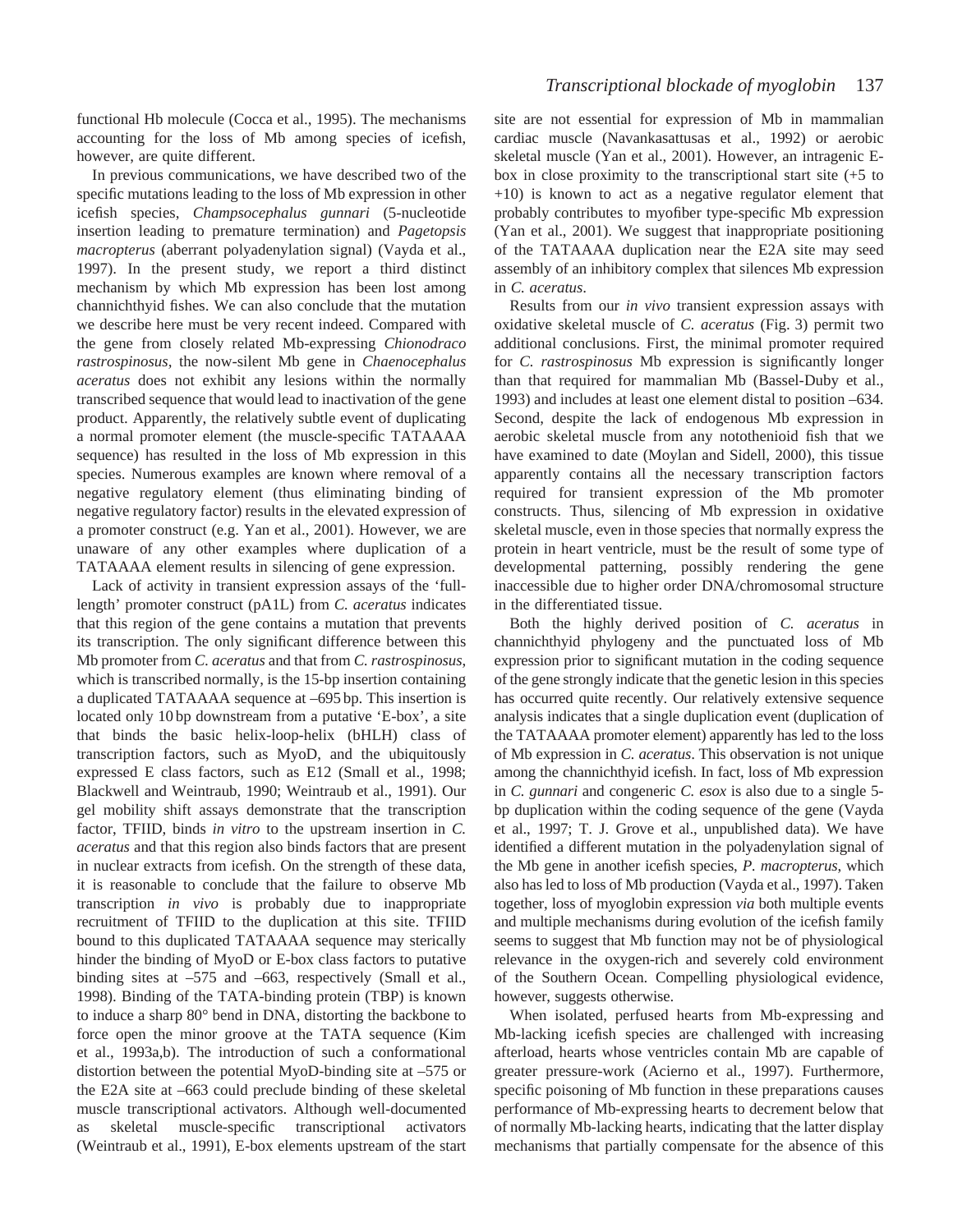oxygen-binding protein. In fact, one of our laboratories has documented several structural differences in Mb-lacking icefish hearts that probably contribute to this compensation. These include dense populations of mitochondria, which reduce intracellular diffusion distance for oxygen (O'Brien and Sidell, 2000), and a very spongy characteristic of the endocardium, which diminishes the diffusion path length for oxygen from blood-filled lumen of the heart to the interior of muscle cells (O'Brien et al., 2000). Some of these characteristics are analogous to those seen with Mb 'knockout' mouse strains. Murine Mb-knockouts were originally thought to show no significant functional disadvantage compared with Mb-expressing wild-type strains (Garry et al., 1998). However, more recent work has established that a large fraction of embryos from the Mb-deficient strain do not survive gestation. Furthermore, those Mb-deficient offspring that do survive display adaptive responses in their heart muscle that apparently compensate for lack of the oxygen-binding protein and permit normal function (Meeson et al., 2000). Notable among these is a significantly increased vascularization of the tissue, which reduces diffusion path length for oxygen, a response apparently mediated by induction of hypoxia-inducible transcription factors (HIF  $1\alpha$  and HIF 2). This observation opens up the intriguing possibility that a constitutive upregulation of the HIF transduction pathway might underlie the differences in mitochondrial densities and tissue architecture in Mb-deficient icefish hearts.

Results of experiments with isolated, perfused hearts from icefish that are described above, in combination with measurements of oxygen-binding kinetics of icefish Mb (Cashon et al., 1997), clearly indicate that Mbs from icefish are functional at cold body temperature and enhance cardiac performance. The conundrum presented by these observations is that modern population genetics theory dictates that loss of Mb expression, an apparently deleterious trait, should be subject to negative selective pressures and that such genetic mutation(s) ultimately should be eliminated from the population. Yet, Mb-lacking icefish species have arisen at least four times in the radiation of this family and continue to persist. We have argued previously that the uniquely cold and oxygenrich waters of the Southern Ocean and relatively low niche competition in this marine habitat of relatively low species diversity during evolution of the icefish family have permitted icefish species lacking Mb to persist (Moylan and Sidell, 2000). A recent review by Montgomery and Clements (2000), in fact, cited the pattern of Mb loss in icefish as one example of a pattern of disaptation and recovery *(*i.e. detrimental genetic change followed by compensatory adaptation). As our knowledge of notothenioid phylogeny and the timing of events during the radiation of these fishes becomes more complete, we can anticipate that this group will offer even more lessons in evolutionary biology.

We gratefully acknowledge the excellent support provided by station personnel at the US Antarctic Program's Palmer Station, Antarctica, and the masters, crews and support personnel of *R/V Polar Duke* and *ARSV Laurence M. Gould*. The work was supported by US National Science Foundation (NSF) Grants OPP 94-21657, 99-09055 and 01-25890 to B.D.S.

### **References**

- **Acierno, R., Agnisola, C., Tota, B. and Sidell, B. D.** (1997). Myoglobin enhances cardiac performance in Antarctic fish species that express the protein. *Am. J. Physiol.* **273**, R100-R106.
- Bargelloni, L. and Lecointre, G. (1998). Four years of notothenioid systematics: a molecular perspective. In *Fishes of Antarctica* (ed. G. di Prisco, E. Pisano and A. Clarke), pp. 259-273. Milan: Springer-Verlag Italia.
- **Bargelloni, L., Ritchie, P. S., Partarnello, T., Battagia, B., Lambert, D. M. and Meyer, A.** (1994). Molecular evolution at sub-zero temperatures: mitochondrial and nuclear phylogenies of fishes from Antarctica (suborder Notothenoidei) and the evolution of antifreeze. *Mol. Biol. Evol.* **6**, 854- 863.
- **Bassel-Duby, R., Grohe, C. M., Jessen, M. E., Parsons, W. J., Richardson, J. A., Chao, R., Grayson, J., Ring, W. S. and Williams, R. S.** (1993). Sequence elements required for transcriptional activity of the human myoglobin promoter in intact myocardium. *Circ. Res.* **73**, 360-366.
- **Blackwell, T. K. and Weintraub, H.** (1990). Differences and similarities in DNA-binding preferences of MyoD and E2A protein complexes revealed by binding site selection. *Science* **250**, 1104-1110.
- **Cashon, R. E., Vayda, M. E. and Sidell, B. D.** (1997). Kinetic characterization of myoglobins from vertebrates with vastly different body temperatures. *Comp. Biochem. Physiol.* **117B**, 613-620.
- **Cocca, E., Ratnayake-Lecamwasam, M., Parker, S. K., Camardella, L., Ciaramella, M., diPrisco, G. and Detrich, H. W., III** (1995). Genomic remnants of α-globin genes in the hemoglobinless Antarctic icefishes. *Proc. Natl. Acad. Sci. USA* **92**, 1817-1821.
- **DeWitt, H. H.** (1971). Folio 15. In *Antarctic Map Folio Series* (ed. V. C. Bushnell), pp. 1-10. New York: American Geographical Society.
- **Eastman, J. T.** (1993). *Antarctic Fish Biology: Evolution in a Unique Environment*. New York: Academic Press.
- Friedenreich, H. and Schartl, M. (1990). Transient expression directed by homologous and heterologous promoter and enhancer sequences in fish cells. *Nucleic Acids Res.* **18**, 3299-3305.
- **Garry, D. J., Ordway, G. A., Lorenz, J. N., Radford, N. B., Chin, E. R., Grange, R. W., Bassel-Duby, R. and Williams, R. S.** (1998). Mice without myoglobin. *Nature* **395**, 905-908.
- Hemmingsen, E. A. (1991). Respiratory and cardiovascular adaptation in hemoglobin-free fish: resolved and unresolved problems. In *Biology of Antarctic Fish* (ed. G. di Prisco, B. Maresca and B. Tota), pp. 191-203. New York: Springer-Verlag.
- **Hofmann, G. E., Buckley, B. A., Airaksinen, S., Keen, J. E. and Somero, G. N.** (2000). Heat-shock protein expression is absent in the Antarctic fish, *Trematomus bernacchii* (Family Nototheniidae). *J. Exp. Biol.* **203**, 2331- 2339.
- **Johnston, I. A., Fitch, N., Zummo, G., Wood, R. E., Harrison, P. and Tota, B.** (1993). Morphometric and ultrastructural features of the ventricular myocardium of the haemoglobinless icefish, *Chaenocephalus aceratus*. *Comp. Biochem. Physiol.* **76A**, 475-480.
- **Kennett, J. P.** (1980). Paleoceanographic and biogeographic evolution of the Southern Ocean during the Cenozoic, and Cenozoic microfossil datums. *Paleogeogr. Paleoclimatol. Paleoecol.* **31**, 123-152.
- **Kim, J. L., Nikolov, D. B. and Burley, S. K.** (1993a). Co-crystal structure of TBP recognizing the minor groove of a TATA element. *Nature* **365**, 520- 527.
- **Kim, Y., Geiger, J. H., Hahn, S. and Sigler, P. B.** (1993b). Crystal structure of a yeast TBP/TATA-box complex. *Nature* **365**, 512-520.
- **Littlepage, J. L.** (1965). Oceanographic investigation in McMurdo Sound, Antarctica. In *Biology of the Antarctic Seas,* vol. II (ed. G. A. Llano), pp. 1-37. Washington, DC: American Geophysical Union.
- **Meeson, A. P., Radford, N., Shelton, J. M., Mammen, P. P. A., DiMaio, J. M., Hutcheson, K., Kong, Y., Elterman, J., Williams, R. S. and Garry, D. J.** (2001). Adaptive mechanisms that preserve cardiac function in mice without myoglobin. *Circ. Res.* **88**, 713-720.
- **Montgomery, J. and Clements, K.** (2000). Disaptation and recovery in the evolution of Antarctic fishes. *Trends Ecol. Evol.* **15**, 267-271.
- **Moylan, T. J. and Sidell, B. D.** (2000). Concentrations of myoglobin and